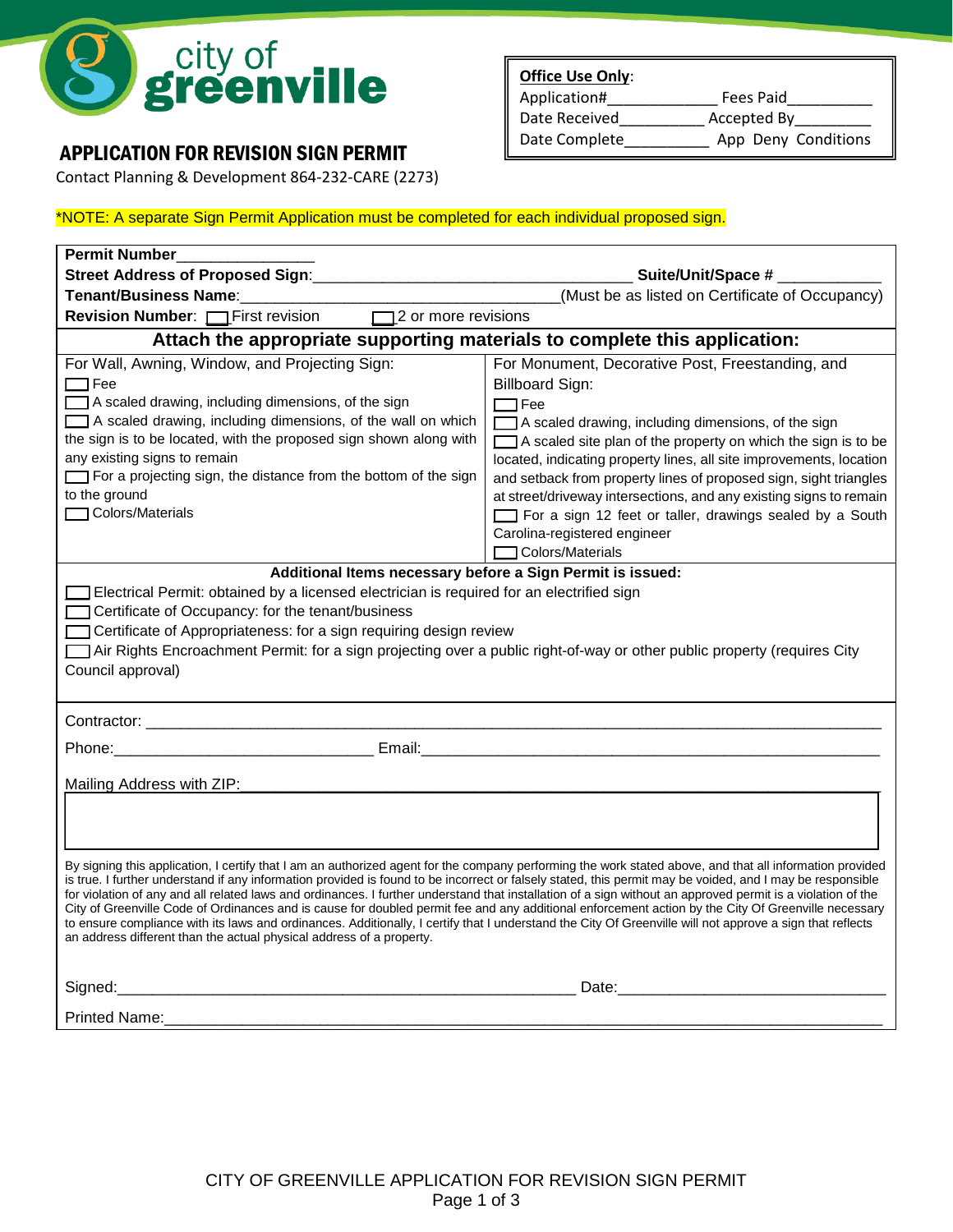

## **INSTRUCTIONS**

1. File Upload Naming Convention: If this permit is part of a multiple sign project, please include the following naming convention as follows:

For Example:

- Site Plan\_Monument 1\_South Entrance
- Colors\_Monument 1\_South Entrance
- Site Plan\_Monument 2\_East Entrance
- Colors\_Monument 2\_East Entrance
- 2. City of Greenville Code Regulations:

| Table 19-6.6-1: Window Signs    |                                                       |                 |                                                                                                            |                                                                  |  |
|---------------------------------|-------------------------------------------------------|-----------------|------------------------------------------------------------------------------------------------------------|------------------------------------------------------------------|--|
| <b>Zoning District</b>          | Sign Type                                             | Number          | Copy Area                                                                                                  | Design Standards                                                 |  |
| All nonresidential<br>districts | Internally illuminated or<br>exposed neon window sign | 2 per<br>tenant | 4 square feet per sign, not to exceed a total of 20<br>percent of tenant window area for all window signs. | Standards in subsection 19-6.6.4(A)<br>and administrative manual |  |
|                                 | Non-illuminated window sign                           | 2 per<br>tenant | 20 percent of tenant window area for all window signs                                                      |                                                                  |  |

| Table 19-6.6-2: Building Signs<br>(wall signs, awning signs, projecting signs)                                                                      |                             |                                                                    |                                      |                                                                  |                                                                                                                     |  |
|-----------------------------------------------------------------------------------------------------------------------------------------------------|-----------------------------|--------------------------------------------------------------------|--------------------------------------|------------------------------------------------------------------|---------------------------------------------------------------------------------------------------------------------|--|
| <b>Zoning District</b>                                                                                                                              | Sign Type                   | Number                                                             | Height                               | Copy Area                                                        | Design Standards                                                                                                    |  |
| All nonresidential districts and all<br>nonresidential uses permitted in<br>residential districts                                                   | Wall sign or<br>awning sign | One per tenant exterior<br>wall (but not more than<br>three total) | Not above<br>roof line or<br>parapet | 10 percent of wall<br>area, not to exceed<br>200 square feet $1$ | Design guidelines in C-4 and PO districts,<br>plus standards in subsection 19-6.6.4(B)<br>and administrative manual |  |
|                                                                                                                                                     | Projecting<br>sign          | One per tenant                                                     | Not above<br>roof line or<br>parapet | 20 square feet                                                   |                                                                                                                     |  |
| <sup>1</sup> For buildings exceeding ten stories, wall sign to be located at the top of a building facade shall not exceed 350 square feet in area. |                             |                                                                    |                                      |                                                                  |                                                                                                                     |  |